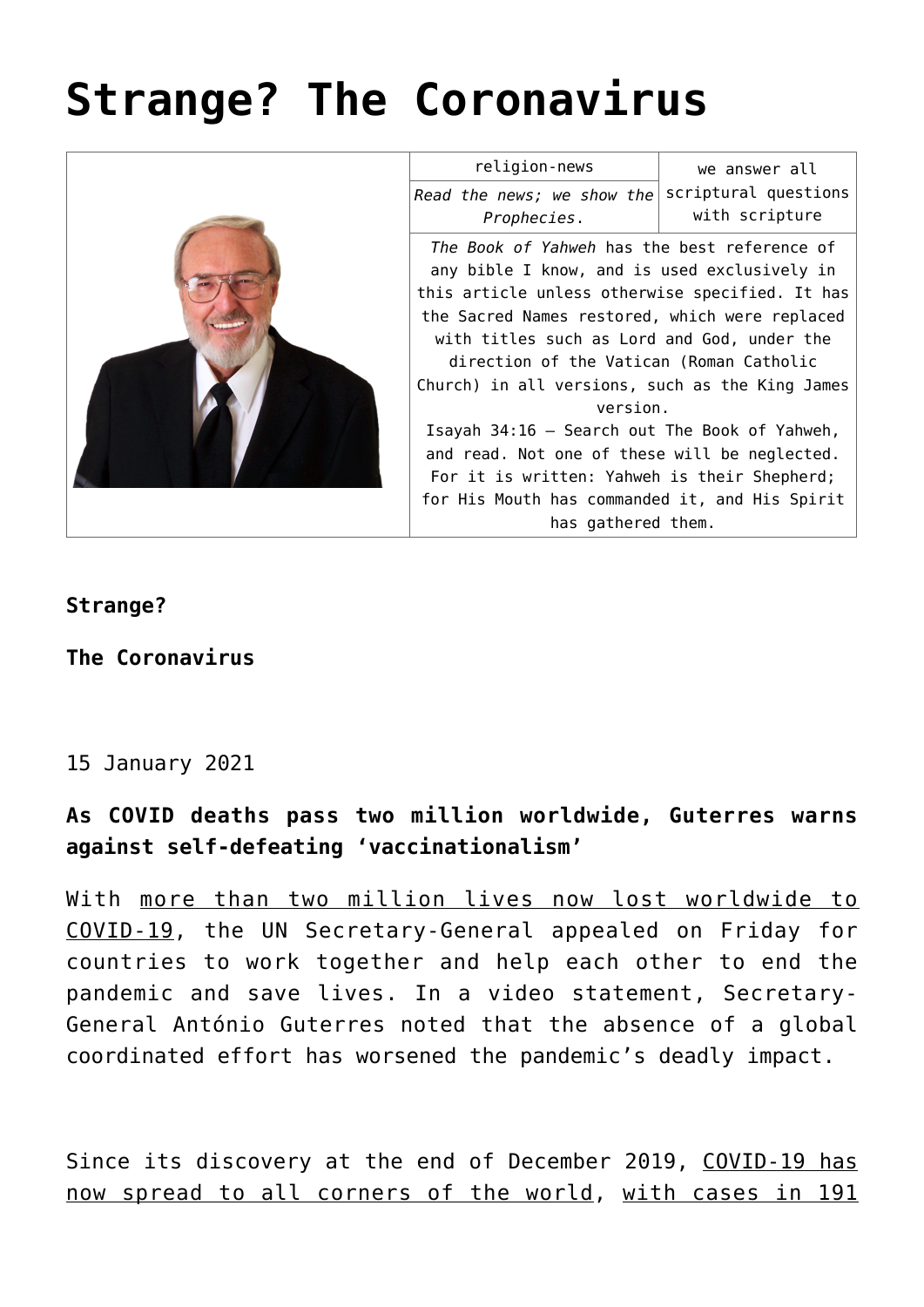countries and regions. Deaths due to the disease reached the grim milestone of one million only in September.

In addition, the socio-economic impact of the pandemic has been massive, with countless jobs and livelihoods lost globally, and millions pushed into poverty and hunger.

*un.org*

**Past Covid-19 infection grants some immunity for at least 5 months, but people may still transmit virus – UK study**

14 Jan, 2021

A study by Public Health England has found that most people who have previously been infected with Covid-19 are protected from catching it again for at least five months.

The study suggests that most people are protected from reinfection for at least five months, dispelling fears that immunity may be quickly lost.

The study's authors warn that those who have previously been infected may still be able to carry and transmit the virus…

*rt.com*

## **61 Members of Congress Have Tested Positive**

Jan. 14, 2021  $-$  The coronavirus has affected  $-$  and infected — almost every aspect of American life, including the U.S. Congress.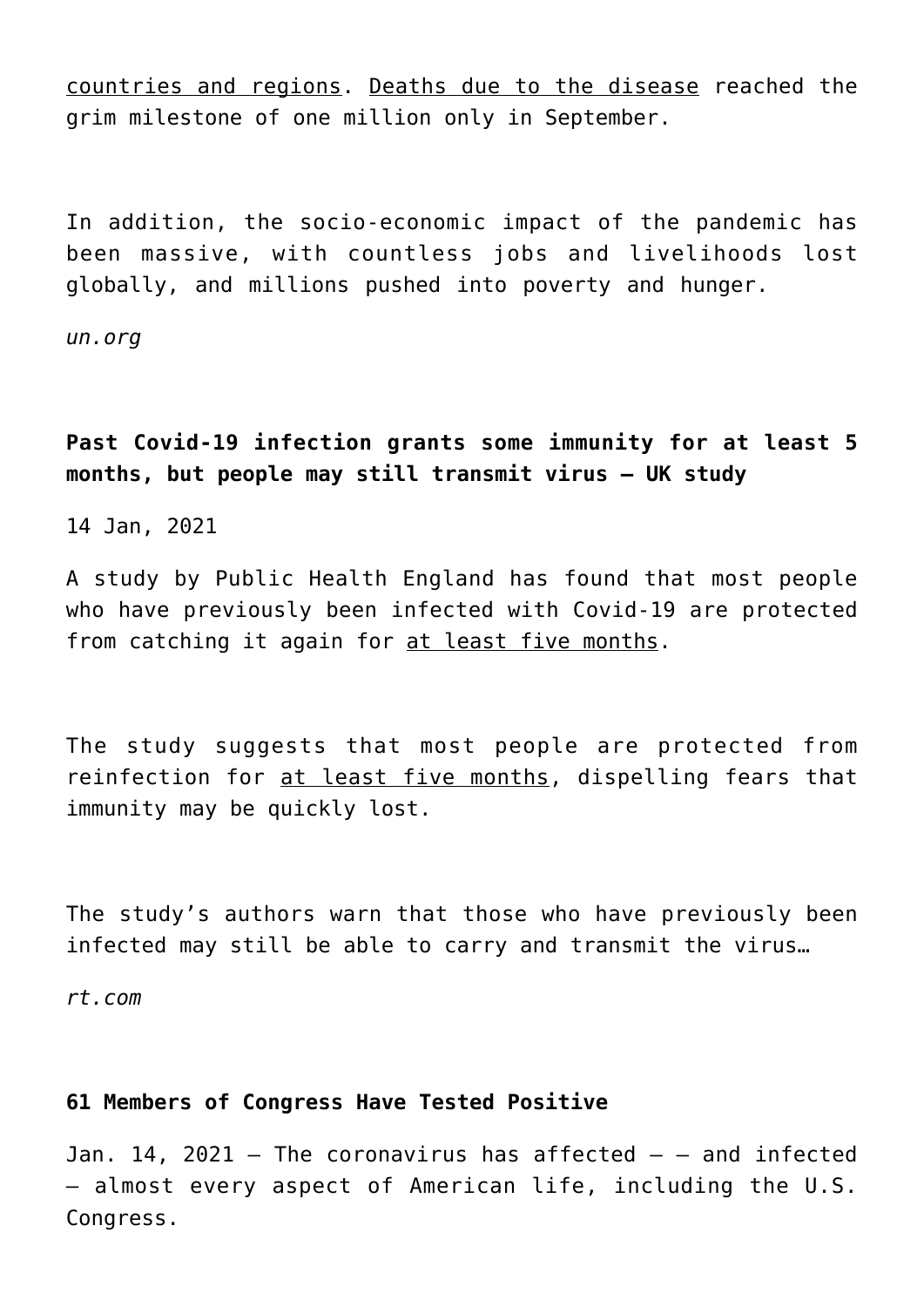Sixty-one members of Congress have tested positive for COVID-19 — more than 10% of the 100 senators and 435 representatives. On Wednesday, the New York Times had reported a tally of 60 with 44 Republicans and 16 Democrats testing positive.

*webmd.com*

Now compare the coronavirus deaths to the deaths (murder) of unborn children:

| <b>COVID-19 CORONAVIRUS PANDEMIC</b>      | <b>COVID-19 CORONAVIRUS PANDEMIC</b>             |
|-------------------------------------------|--------------------------------------------------|
| Last updated January 09 2021 10:57 GMT    | Last updated January 16 2021 10:57 GMT           |
| Coronavirus Cases:                        | Coronavirus Cases:                               |
| 89,455,986                                | 94,315,331                                       |
| Deaths:<br>1,924,093                      | Deaths:<br>2,017,913<br>World Cases $-1/16/2021$ |
| Data from - Worldometers.com - 12/25/2020 | Data from $-$ Worldometers.com $-1/1/2021$       |
| 42,042,176 Abortions this year            | 146,220 Abortions this year                      |
| 51,113 Abortions today                    | 29,632 Abortions today                           |
| Data from - Worldometers.com - 1/9/2021   | Data from $-$ Worldometers.com $-1/16/2021$      |
| 982,525 Abortions this year               | 1,799,339 Abortions this year                    |
| 49,347 Abortions today                    | 49,602 Abortions today                           |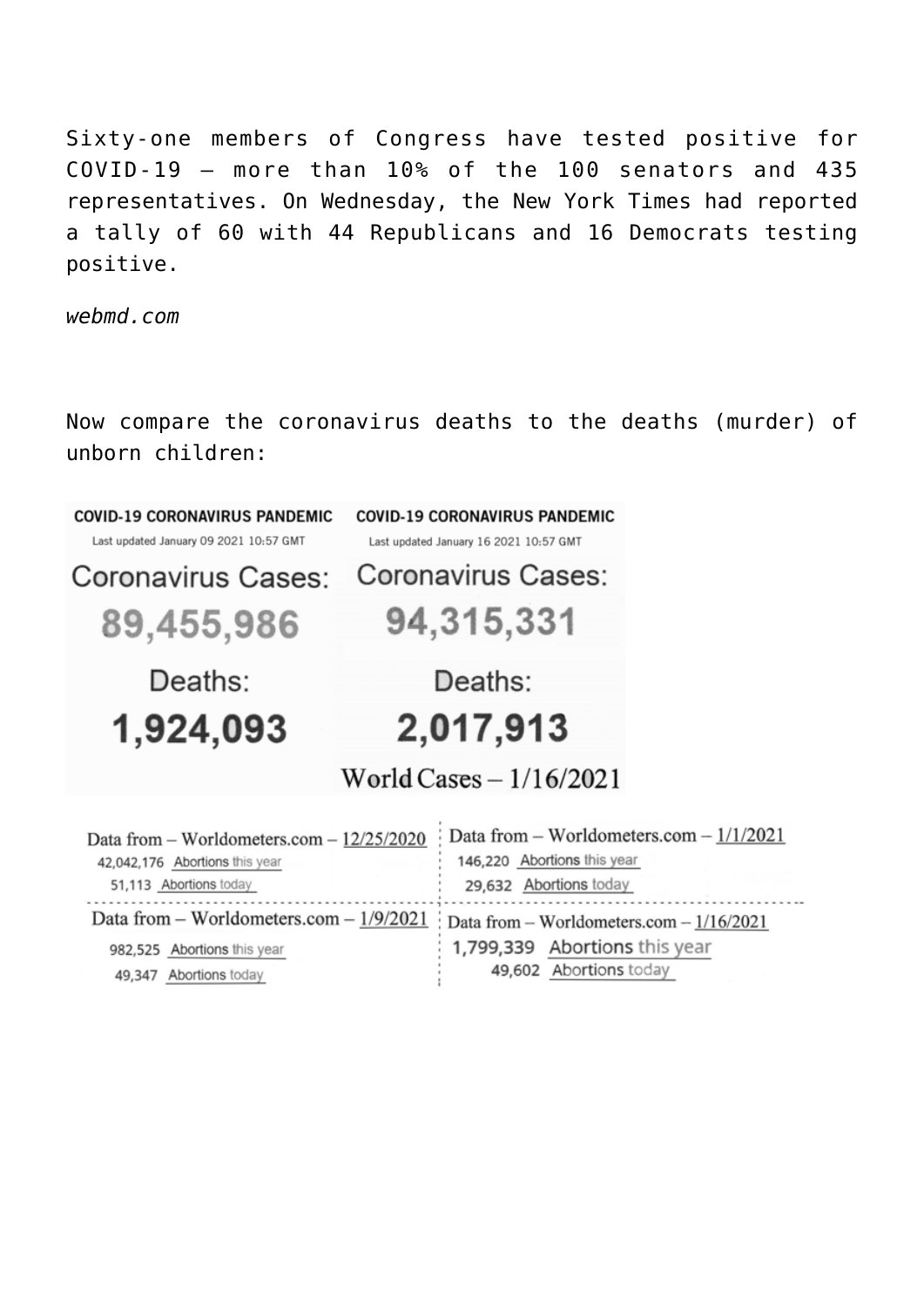The Sacred Scriptures called *The Book of Yahweh,* and the versions which are called bibles, show the coronavirus as being one of the seven last plagues that are to strike the whole world in this generation.

Details of those plagues were written 2,000 years ago in the **Book of Revelation**, the last Book in your bible. Some of those details ARE:

- Coronavirus does not kill the person
- Power as scorpions
- They cover the atmosphere like smoke
- They fill the smoke as locusts
- They're everywhere you want to be
- Symptoms last 5 months
- Confusion of the brain

## **Locusts?**

The Greek word for **locusts** shows them to be a satanic plague, prophesied by Yahweh, that was created by mankind as a result of sin, and comes back to join the wild party.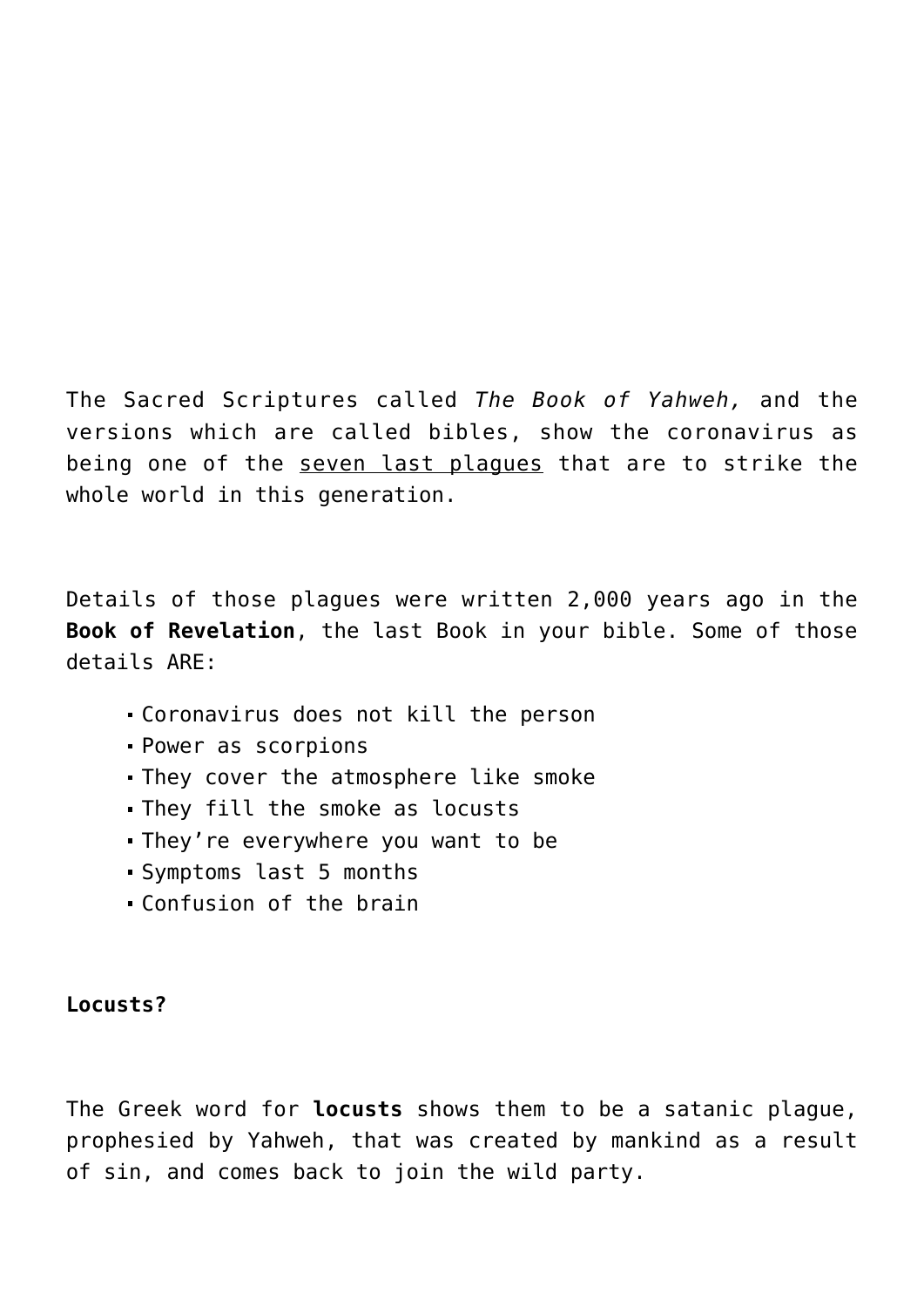Word #200 in Strong's Concordance refers the reader to word #206, which is akin to the base of 188. Now get this, word #206 shows us the result of the extremity or end result of the sinner's actions. This word means: *the end result, the extremity, the top, uttermost;* the end result of all your past sins and they use the Scripture, **Luke 16:24**, which is great, it shows the torment that all nations are facing at this time.

#### **Luke 16:24**

Then he cried, and said; Father Abraham, have mercy on me, and send Lazarus, that he might dip the tip of his finger in water, and cool my tongue; *point out all the Living Truth of Yahweh that he has, that I might refresh the language of Yahweh's Truth that I did not acquire when I had the opportunity,* for I am sentenced to the flame!

Yahshua gave this warning to all 4,199 religions in this generation, saying, Sin no more or the worst (Mattithyah 24:21) will come upon you.

#### **Yahchanan 5:14**

Afterward, Yahshua found him in the sacred precincts *of The* House of Yahweh, and said to him: Behold, you are healed. Sin no more, or a worse thing will come upon you.

#### **Proverbs 26:2**

As a fluttering sparrow, or a flying swallow *will alight,* so a curse causeless will not come.

## **Practicing Yahweh's Righteousness**

**Brings Yahweh's Prophesied Blessings**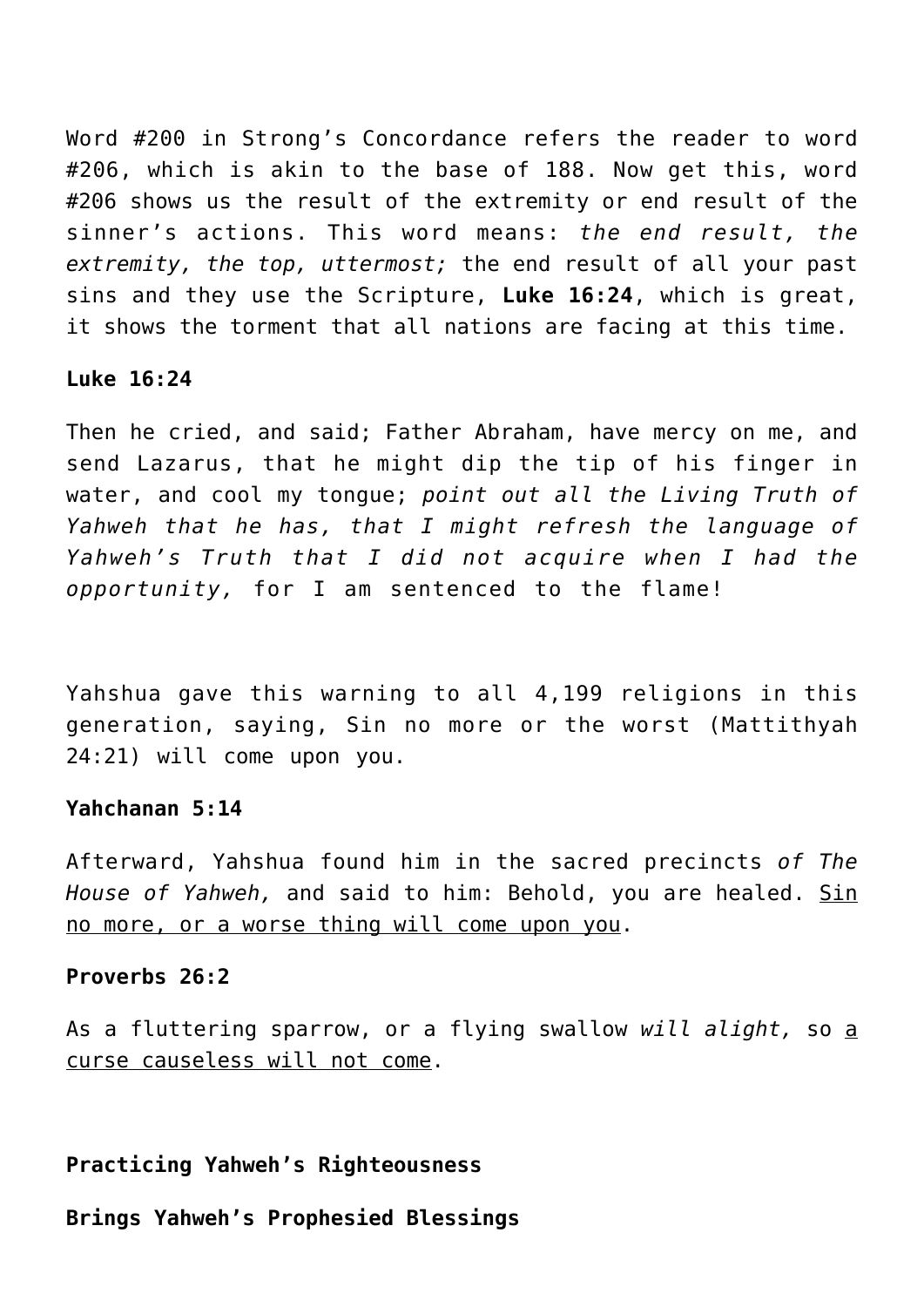It is written.

#### **Mattithyah 4:4**

But He answered, and said; It is written: Man does not live by bread alone, but by every Word that proceeds out of the mouth of Yahweh.

#### **Isayah 34:16, BOY**

Search out The Book of Yahweh, and read. Not one of these will be neglected. For it is written: Yahweh is their Shepherd; for His Mouth has commanded it, and His Spirit has gathered them.

#### **Isaiah 34:16, Amplified Bible**

Seek out of the book of (Yahweh) and read: not one of these Idetails of prophecyl shall fail, none shall want and lack her mate [in fulfillment]. For the mouth [of the Lord] has commanded, and His Spirit has gathered them.

#### **Yahweh's Written**

**Contract To You**

Remember, it is written. It can't be changed and won't fail.

#### **Isayah 34:16**

Search out The Book of Yahweh, and read. Not one of these will be neglected. For it is written: Yahweh is their Shepherd; for His Mouth has commanded it, and His Spirit has gathered them.

Here it is. Read it and believe it. It cannot fail.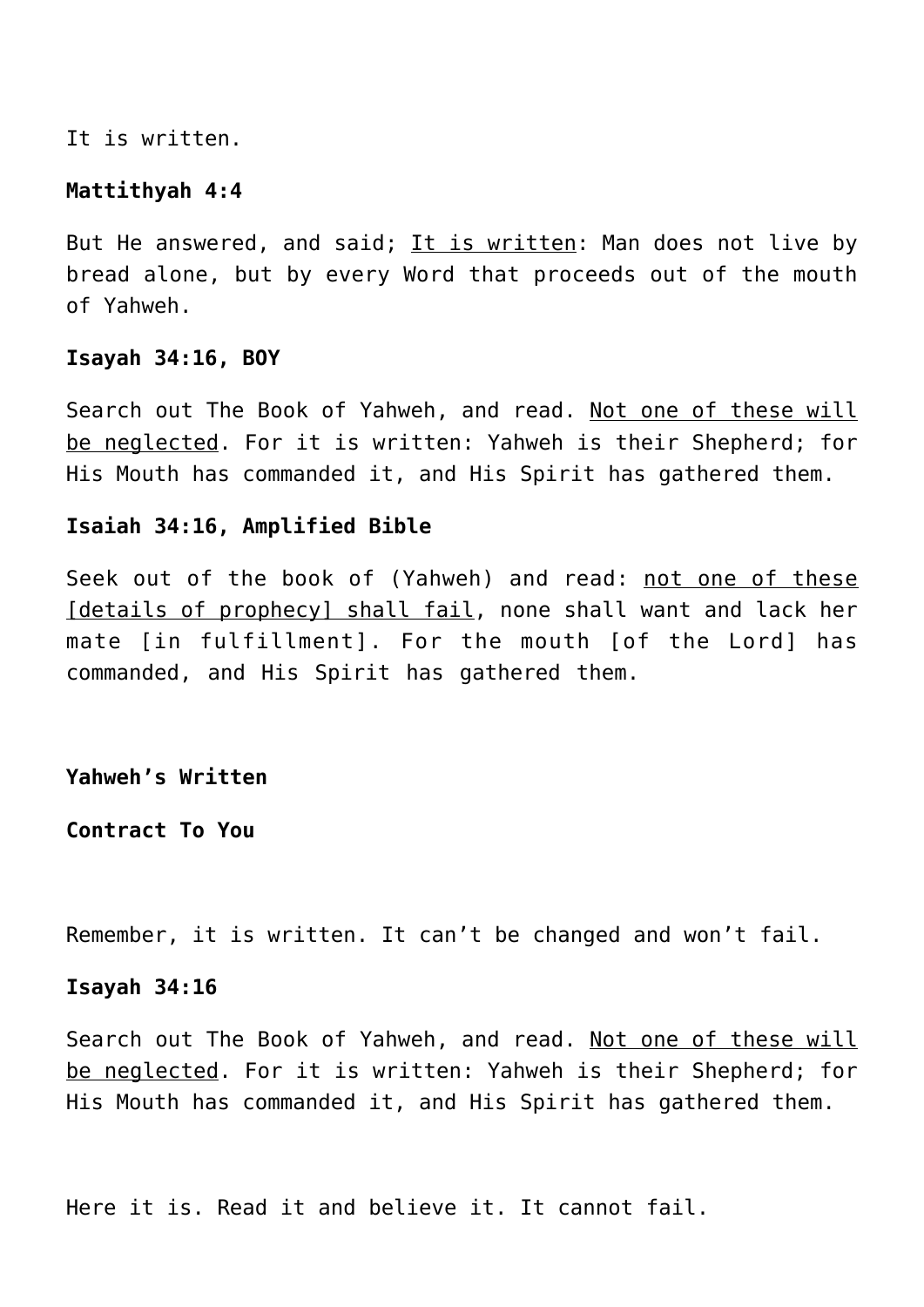#### **Deuteronomy 28:1-14**

1 And it will be, if you will listen diligently to the voice of Yahweh your Father, by observing and doing all His Laws which I command you this day, that Yahweh your Father will set you high above all the nations on earth *as His Kings and Priests.*

2 And all these blessings will come upon you, and accompany you, because you obey Yahweh your Father:

3 Blessed will you be in the city, and blessed will you be in the country.

4 Blessed will be the fruit of your body, the produce of your ground, and the young of your livestock: the calves of your herds and the lambs of your flocks.

5 Blessed will be your basket and your storehouse.

6 Blessed will you be when you come in, and blessed will you be when you go out.

7 Yahweh will cause your enemies, who rise up against you, to be defeated in front of you; they will come out against you from one direction, but flee from you in seven directions.

8 Yahweh will send a blessing on your barns and storehouses, and in everything you set your hand to do. Yahweh will bless you in the land which Yahweh your Father is giving you.

9 Yahweh will establish you as His Holy People unto Himself, as He promised you on oath, if you will keep the Laws of Yahweh your Father, and walk in all His Ways.

10 Then all the people on the earth will see that you are called by the Name of Yahweh, and they will reverence you.

11 Yahweh will grant you plenteous possessions—in the fruit of your body, in the increase of your livestock, and in the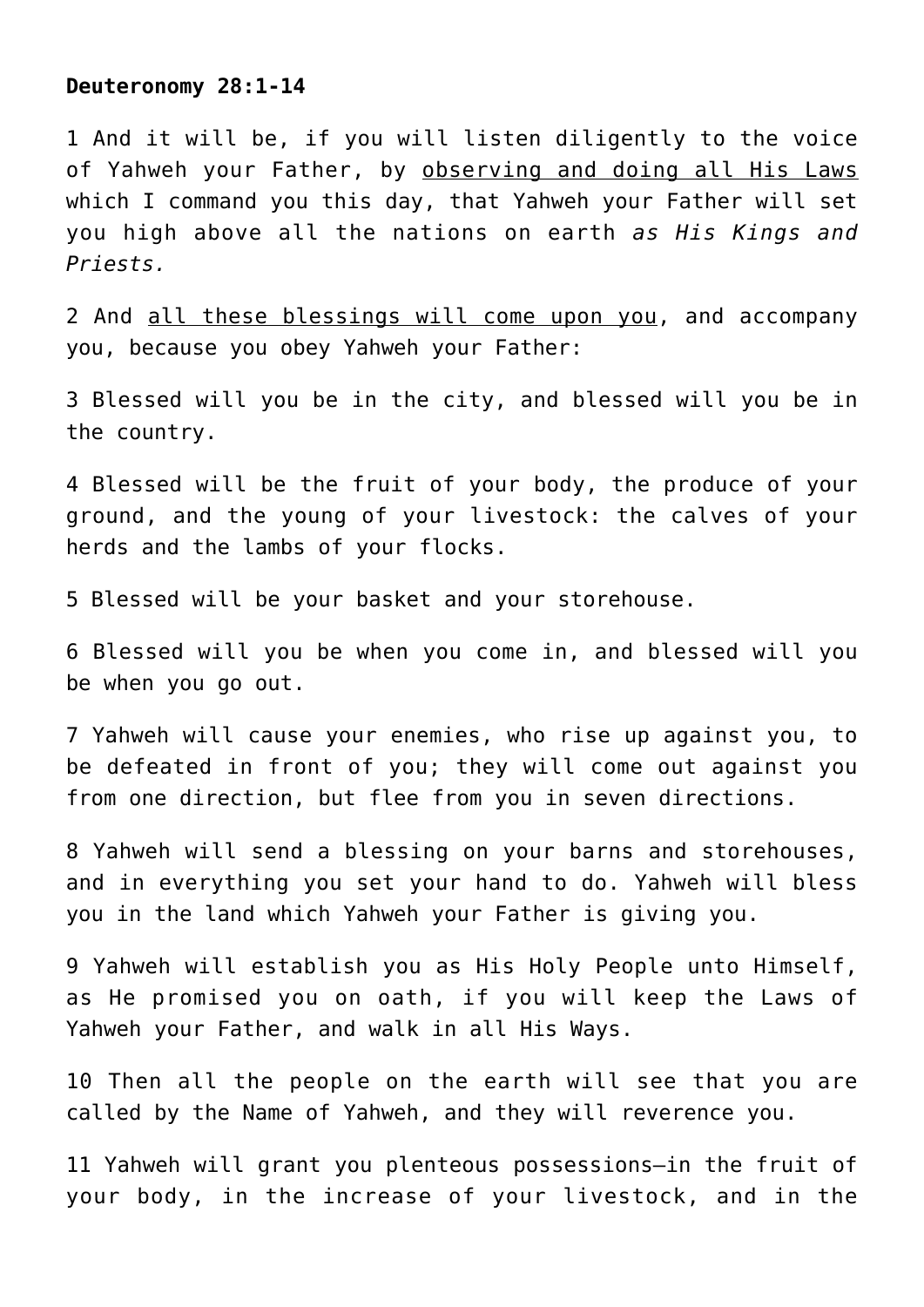produce of your ground—in the land Yahweh vowed on oath to your forefathers to give you.

12 Yahweh will open the heavens, the storehouse of His bountiful treasure, to send rain upon your land in its season, and to bless all the work of your hands. You will lend to many nations, but you will borrow from none.

13 Yahweh will make you the head, and not the tail. You will be at the top only, and never be at the bottom, if you will pay attention to the Laws of Yahweh your Father, which I command you this day, and are *then* careful to observe and do them.

14 *For if you diligently observe and do all of Yahweh's Law,* then you will not turn aside from any of the Laws which I command you this day, to the right hand nor to the left; *by* going after any God (el) to serve.

#### **However!**

This is where we see 4,199 religions, shown today, trying to fight the coronavirus that mankind brought upon themselves by not heeding Yahweh's simple warning.

Read this:

#### **Deuteronomy 28:15-24**

15 However, if you do not obey Yahweh your Father, and do not carefully follow all His Laws and His statutes, which I command you this day, then all these curses will come upon you, and accompany you:

16 Cursed will you be in the city, and cursed will you be in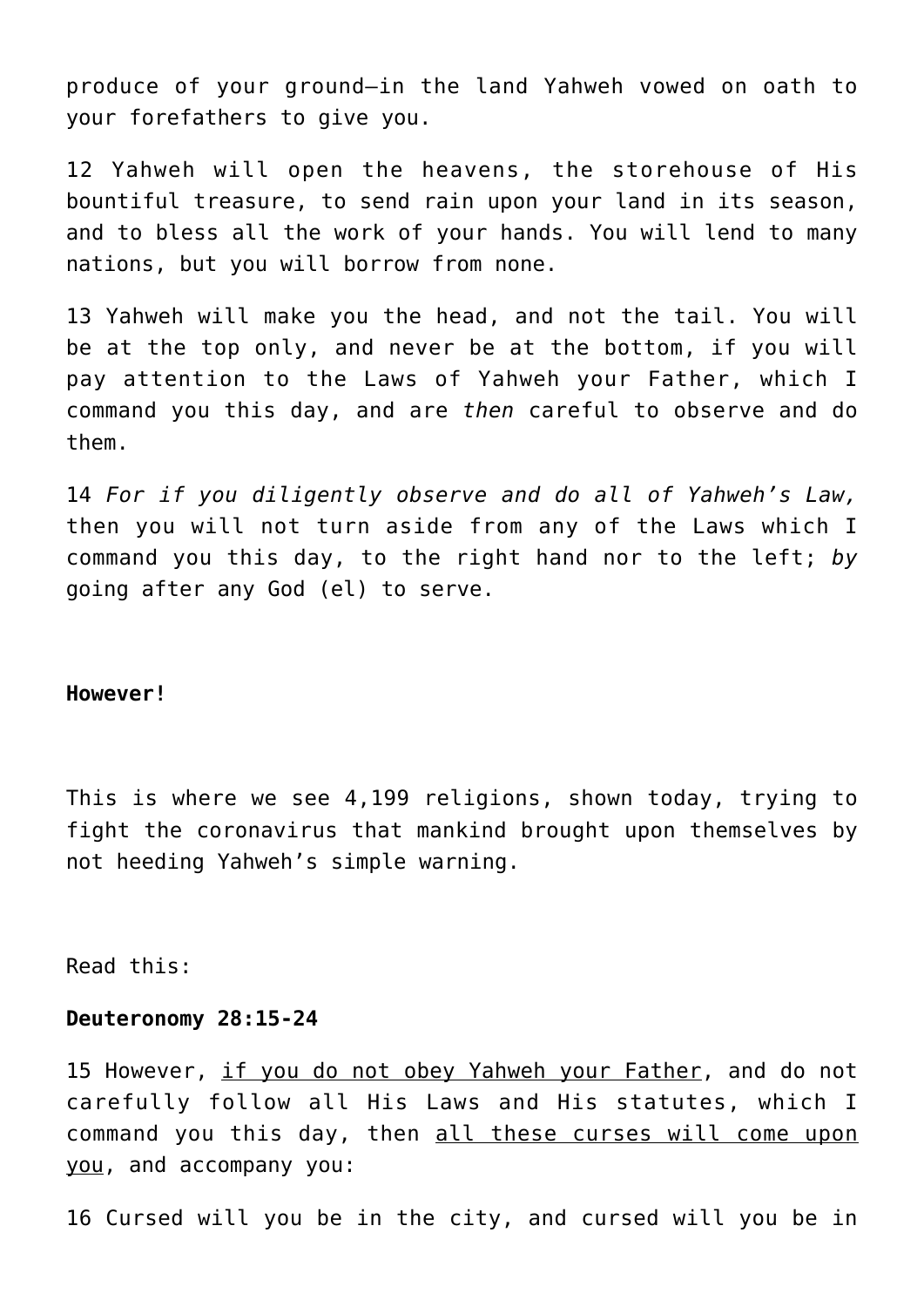the country.

17 Cursed will be your basket and your storehouse.

18 Cursed will be the fruit of your body, the produce of your land, the calves of your herds, and the lambs of your flocks.

19 Cursed will you be when you come in, and cursed will you be when you go out.

20 Because of the evil you have done in forsaking Me, it will come to pass that you will have given yourselves over to curses, confusion, and rebuke, in everything you put your hand to do, until you are destroyed and come to sudden ruin.

21 It will come to pass that you will cause the plagues to cling to you, until you are destroyed from the land you are entering to possess.

22 It will come to pass that you will *cause yourselves* to be struck with consumption, with a fever, with an inflammation, with scorching heat, with the sword, with blasting, and with mildew; they will stay with you, until you perish.

23 And the heaven that is over your heads shall be brass, and the earth under you shall be iron.

24 It will come to pass that you will cause the rain of your land to *become* powder and dust: from heaven it shall come down upon you, until you are destroyed.

The coronavirus affects the brain. Notice, confusion of mind.

#### **Deuteronomy 28:28-29**

28 It will come to pass that you will be afflicted with madness; *spiritual* blindness, and confusion of mind.

29 And you shall grope at noonday; *reduced to blind*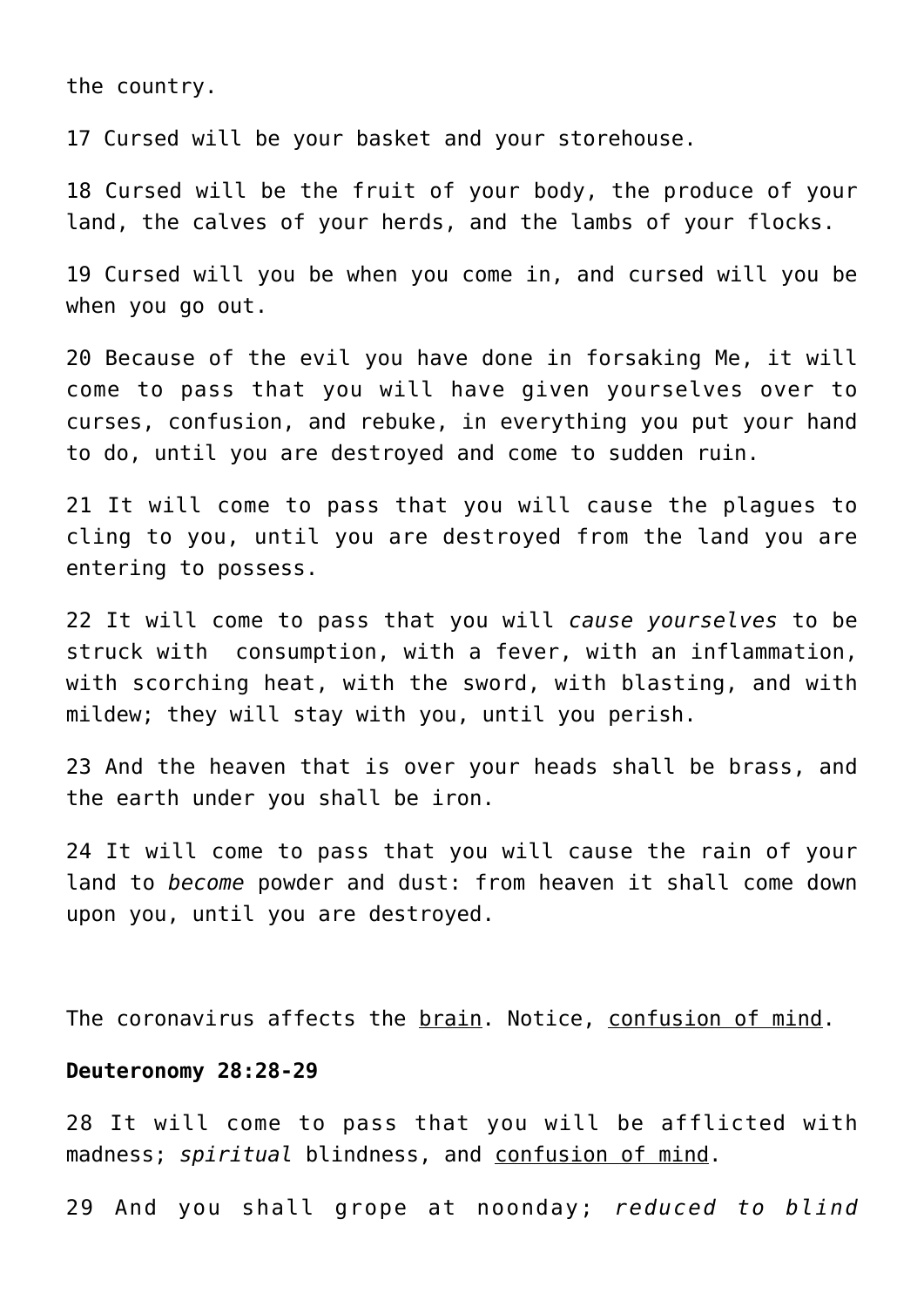*helplessness,* just as a blind man gropes in darkness. You will not be successful in any of your ways; you will only be oppressed and robbed continually, with no one to rescue you.

Coronavirus is the extremity of 6,000 years of sin. Every detail concerning the coronavirus, foretold in *The Book of Yahweh,* written thousands of years ago, is coming upon mankind at this time.

There is no cure. There will be no cure.

This is the top, the peak, the extremity of the 6,000 years of sin that Yahweh said would come back at mankind until all sinners are destroyed.

The following information is from the Greek dictionary of *Strong's Concordance:*

206. akpov {6x} akron, ak"-ron; neut. of an adj. prob. akin to the base of 188; the extremity. -- uttermost part (2x), one end (1x). other + 846 {1x}, tip {1x}, top {1x}.

**Sin! Sin?**

This word means "the top, an extremity." is translated "tip" in Luke 16:24. See: BAGD-34a.  $TMAXER - 24d$